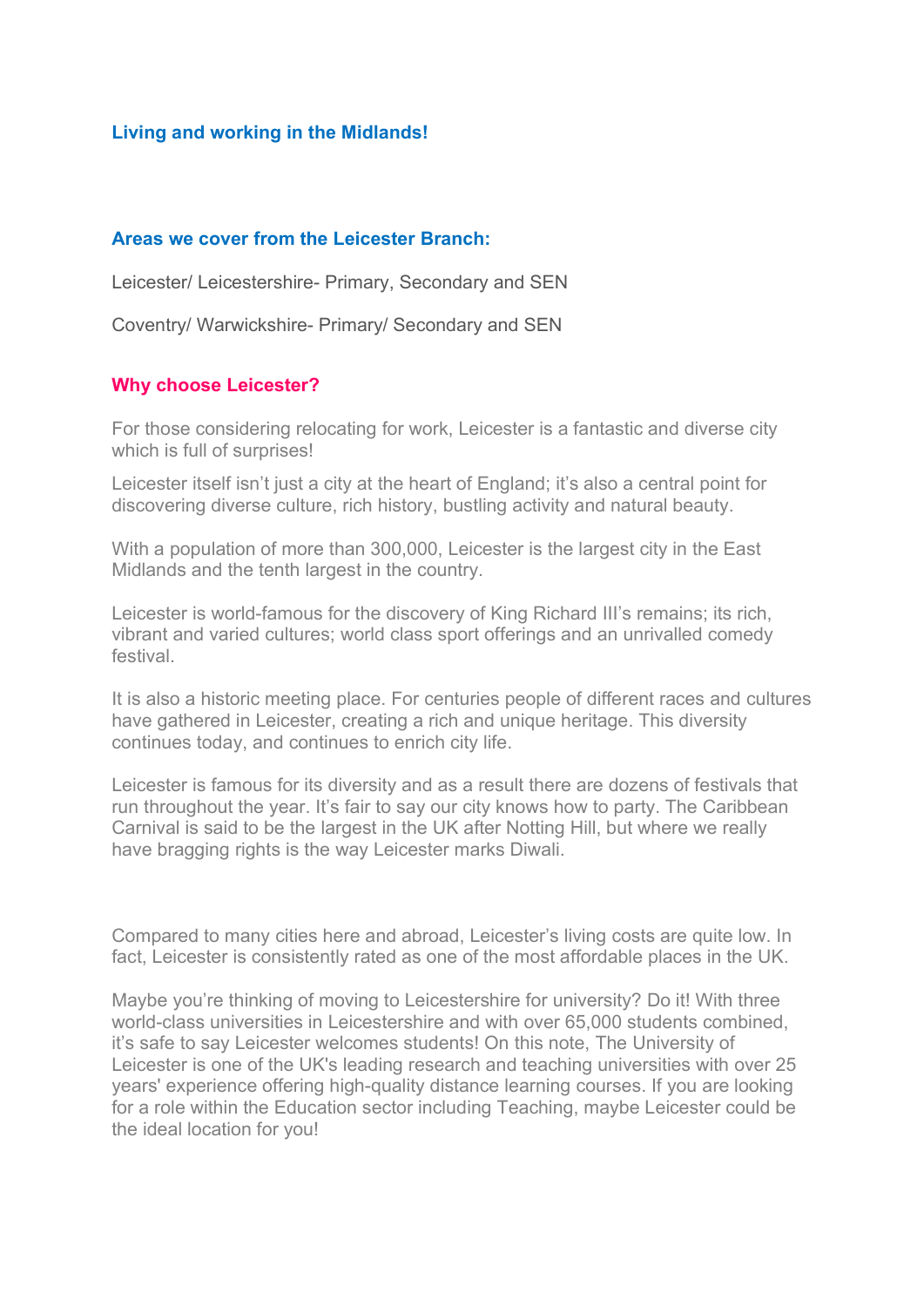# Key facts about Leicester:

- 1. Leicester is at the intersection of two major railway lines—the North/South Midland Main Line and the east/west Birmingham to London Stansted Cross Country line; as well as the confluence of the M1/M69 motorways and the A6/A46 trunk routes.
- 2. Jamie Vardy's having a Party! Leicester City Football Club won the Premier League title in 2016. Leicester won the 2015–16 Premier League, their first toplevel football championship. They are one of only six clubs to have won the Premier League since its inception in 1992.
- 3. King Richard III's remains were found buried under a carpark back in 2014. Leicester have now opened a King Richard III Visitor centre, where visitors are given the chance to learn about the Battle of Bosworth and how betrayal led to the king being cut down in the thick of battle, while defending his crown and his return to Leicester.
- 4. Did you know that the English language we use today actually originated in Leicester?
- 5. Leicester Tigers are the most successful English Rugby Club! The city's Rugby team, Leicester Tigers, are officially the most successful English Rugby club since the introduction of the league in 1987. The team holds the record for English champions, winning the league 10 times. They last won the Premiership title in the season of 2012-13.
- 6. Leicester Market is the biggest outdoor, covered market in the whole of Europe
- 7. Shop 'til you drop! Central Leicester has two primary shopping "malls" Highcross Leicester and the Haymarket Shopping Centre:The Haymarket Shopping Centre was opened on the site in 1974, and was the first to be built in the City, with parking for up to 500 cars on several levels; two levels of shopping and a bus station, and it is also the site of the Haymarket Theatre. Highcross Leicester opened in 2008 after work to redevelop "The Shires Centre" was completed at a cost of £350 million (creating 120 stores, 15 restaurants, a cinema, 110,000 m2 of shopping space).
- 8. Leicester hosts the largest Diwali celebrations outside of India. Up to 35,000 people attend the switch-on of the lights on Belgrave Road every year, and even more attend the Diwali day celebrations throughout the city.
- 9. Leicester is one of the oldest cities in the UK, with a history stretching back over 2,000 years. The Romans encountered a native Iron Age settlement in Leicester, which is thought to have developed in the 2nd or 1st centuries BC. Meaning Leicester is older than Jesus!
- 10. First broadcast way back in 1967, Radio Leicester was Britain's first ever local radio station.

## Why Coventry/ Warwickshire:

Coventry is a city and metropolitan borough in the West Midlands, England.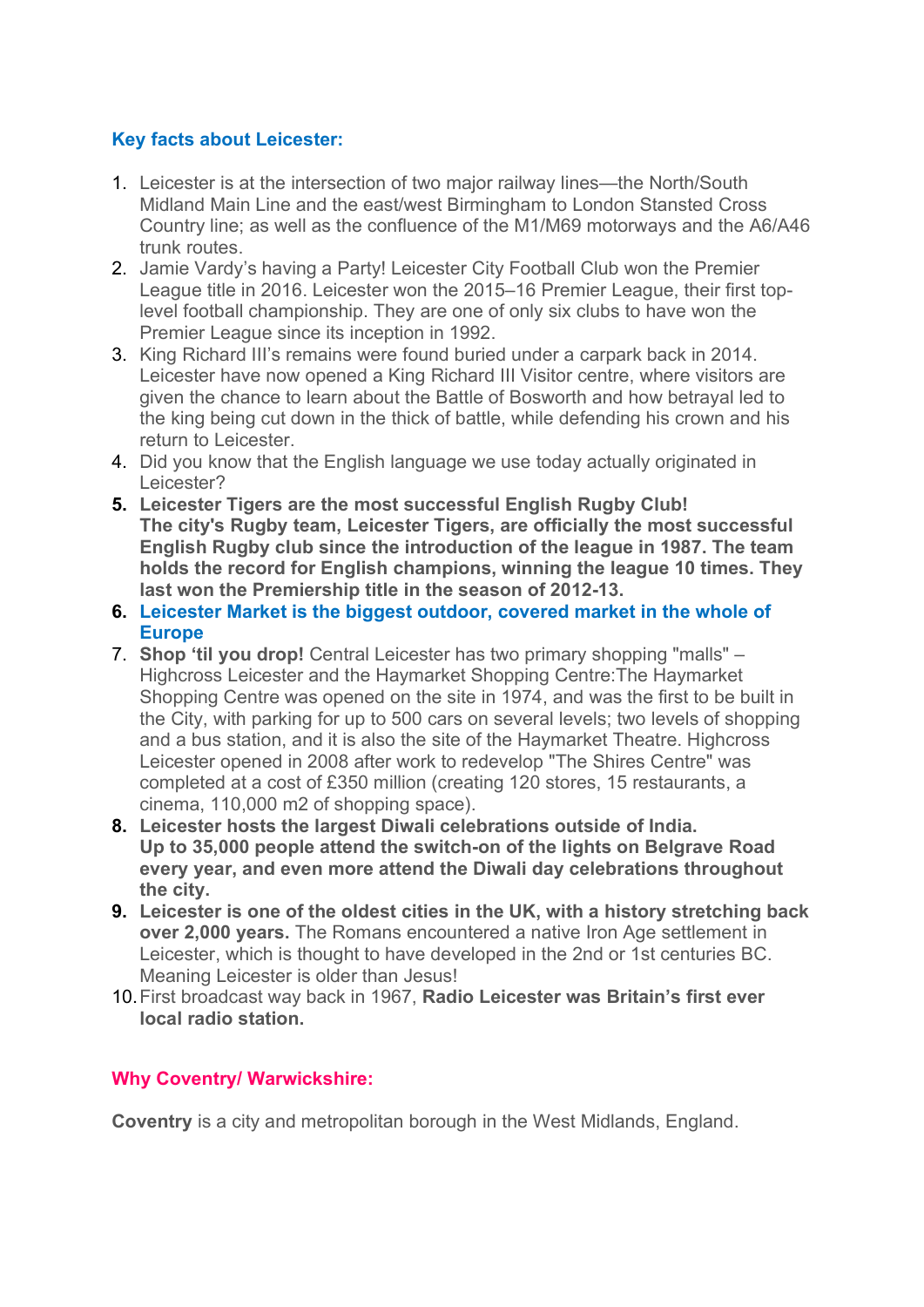Historically part of Warwickshire, Coventry is the 9th largest city in England and the 12th largest in the United Kingdom. It is the second largest city in the West Midlands region, after Birmingham.

According to the University of Warwick's population report in 2014, the city was inhabited by 337,428 people. There is no need to wonder that it is called as the 2nd largest city in the county of West Midlands!

Coventry and Warwickshire are home to 2 fantastic Universities- Coventry University is the UK's 13th best University (The Guardian University Guide 2019) and have a gold award for Teaching Excellence (TEF 2017). With 29,000 students from over 50 countries, Coventry University is a diverse campus in a multicultural and welcoming city.

The University of Warwick is a 'Russell Group' university that consistently ranks among the best in the UK. It is situated around three miles outside the centre of Coventry, on the edge of Warwickshire. Warwick Arts Centre is in the middle of the campus and is one of the UK's largest visual and performing arts complexes outside of London, offering theatre, film, music, art and dance.

# Key Facts about Coventry and Warwickshire:

- 1. Coventry is 19 miles (31 km) East-Southeast of Birmingham, 24 miles (39 km) Southwest of Leicester, 11 miles (18 km) North of Warwick and 95 miles (153 km) Northwest of London.
- 2. William Shakespeare was born in Stratford-upon-Avon, England on April 23, 1564. He most likely attended King Edward VI Grammar School in Stratford, where he learned Latin grammar and literature.
- 3. The grass next to Coventry University's admin block is full of tombstones. A church used to stand there but the gravestones cannot be removed as it is classified as sanctified ground.
- 4. Highfield Road former ground of Coventry City Football Club was the English league's first all-seater stadium (the first all-seater in all the UK was Aberdeen's Pittodrie Stadium), while Coventry City Football Club produced the first ever match programme.
- 5. Remember, remember, the 5th of November… Many of Warwickshire's grand houses, such as Coombe Abbey, Clopton House, Coughton Court and Baddesley Clinton, are linked to the Gunpowder Plot of 1605.
- 6. The Italian Job's car chase scene involving Minis was filmed in huge sewer pipes at Stoke Aldermoor, in September 1968.
- 7. Coventry was voted second-best city in the UK for young adults in 2013.
- 8. In 2009, students at Coventry University reported that Coventry was the third cheapest city in the UK for cost of living. The average cost of a pint in a Coventry pub was £2.15 and the average cost of accommodation was £50 a week.
- 9. According to Warwick University, Stratford-upon-Avon is the 2nd most popular tourist destination in the UK.
- 10. Hidden attractions off-the-beaten-track include the Rollright Stones in south Warwickshire - a Neolithic stone circle erected more than 4,000 years ago, and